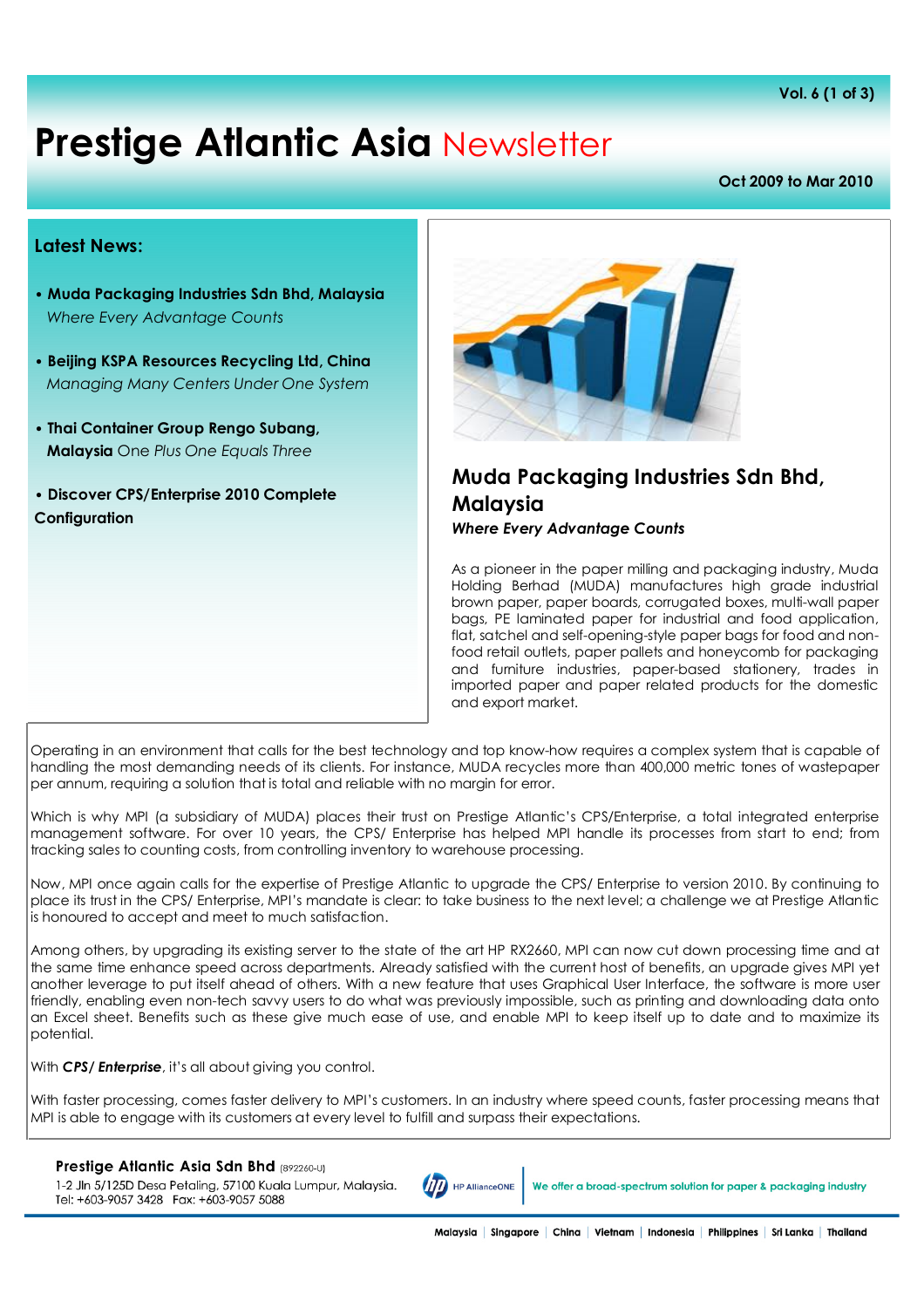## **Beijing KSPA Resources Recycling Co. Ltd, China**

*Managing Many Centers Under One System*



As a company expands its frontiers, keeping a tight grip on all its businesses is very challenging. The ability to govern not just major, but minor processes, and to detect slight changes in the business environment is crucial for any company looking to expand. And who would understand this better than Beijing KSPA Resources Recycling Co. Ltd?

As one of the largest waste paper collection company in Malaysia, KS Secondary Fibre Supplier runs more than 10 collection centres all across the country. With its base in Malaysia, it also has a strong foothold in Beijing and Tianjin, China. Its subsidiary in China, Beijing KSPA Resources Recycling Co. Ltd is part of the Group's expansion strategy to capture a lucrative market up in China. With 6 collection centres already running optimally and another 4 in the pipeline, the company's task of ensuring all systems go is a task few can manage effectively.

Across Beijing in Daxing, Shunyi, Hai Dian, Ying Hai, Ru Cheng and Zhao Yang, all centres run flawlessly using Prestige Atlantics iconic e-Green. With e-Green, KSPA Beijing is able to run all collection centres under one reporting system. e-Green goes beyond a simple buy and sell operation. Designed to run the most complex inventory management, real-time connecting of all outlets into a centralized system to provide on-time accounting and management reports means that KSPA Beijing can keep a tight grip on all its centres.

Seeing 6 centres already up and running, KSPA calls for the 7<sup>th</sup> installation, further consolidating its operations under one reporting system.

With price control fluctuating unpredictably, e-Green allows KSPA to keep tight control on the pricing, allowing it to generate a healthy profit. The entire purchasing is run under one consolidated process, enabling KSPA to fine-tune its business to perfection. Each of KSPA's centre runs on a front-end engine. Transactions then auto-sync with the headquarters' back-end centralized system, allowing headquarter to better understand how its centres are performing and to take it to the next level.

Which is why with **e-Green**, it's all about simplicity.

KSPA is expected to have a total of 10 centres in the near future. e-Green is poised to surpass its expectations of running all centres flawlessly.

## **TCG Rengo Subang (M) Sdn Bhd, Malaysia**

#### *One Plus One Equals Three*

An established name in the corrugated carton manufacturing industry, TCG Malaysia is joint venture Company between Thai Containers Group Co., Ltd. (TCG), a subsidiary of SCG Paper Public Co., Ltd., Thailand - the largest integrated producer of paper products in Thailand and Rengo Co., Ltd. Japan - the leading corrugated carton manufacturer in Japan.



Aiming to be a leading name in ASEAN in terms of innovative packaging solution, TCG Malaysia relies on Prestige Atlantic's CPS/ Enterprise to give it maximum control over all its processes from A to Z.

Taking control to the next level, TCG Malaysia once again places its confidence on Prestige Atlantic by integrating the CPS/ Enterprise into its own SAP B1 financial system. The integration of these two solutions work synergistically by enhancing the strengths of both solutions, further giving TCG Malaysia even more solid control over its processes.

With *CPS/ Enterprise*, it's all about giving you control.

This integration sees immediate positive impact on TCG Malaysia. With processing time cut down, with data more readily available to be analyzed, with clarity on where its strength lies and where it can improve, TCG Malaysia's reliance on this synergy gives it continuous advantage over others.